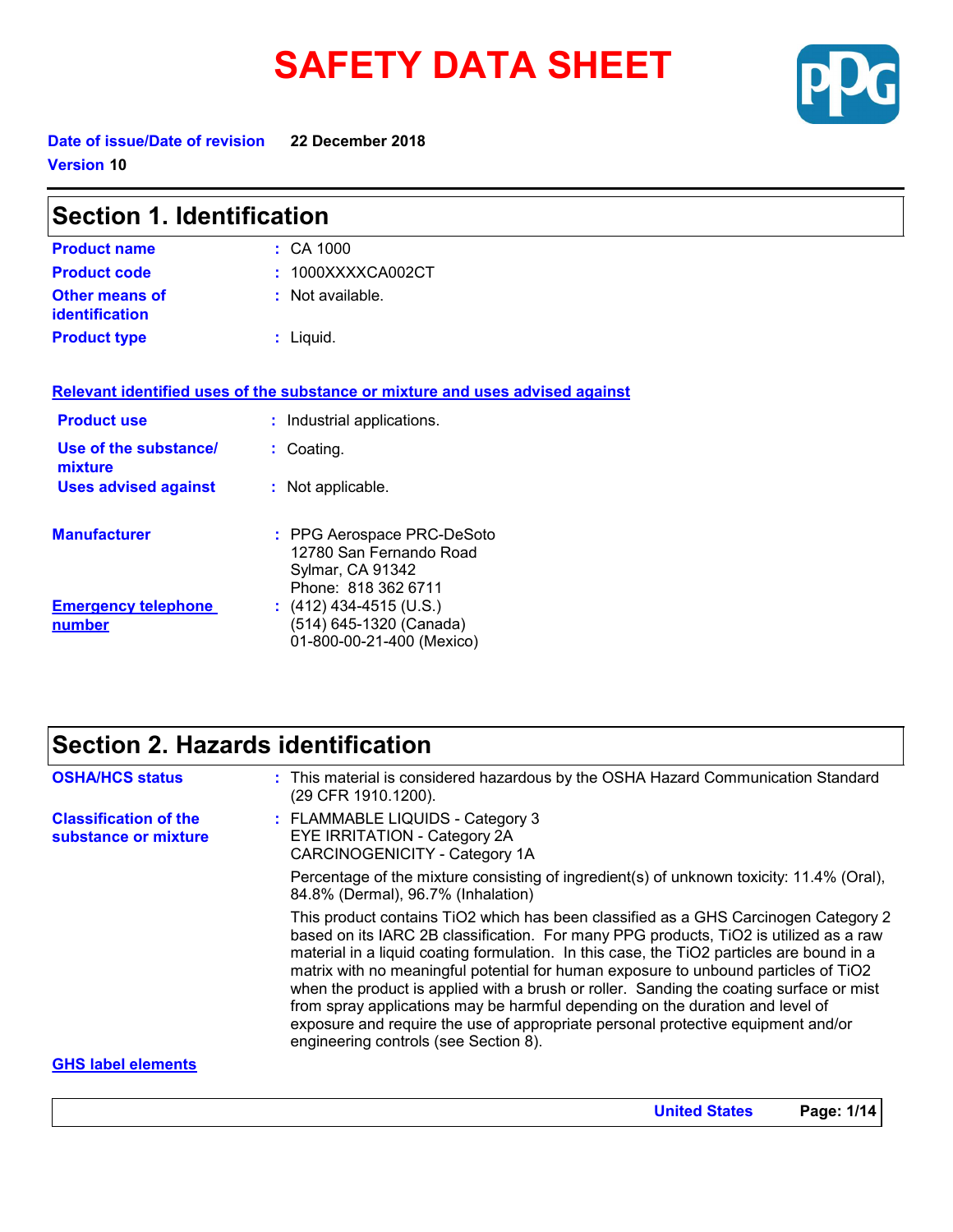## **Section 2. Hazards identification**

| <b>Hazard pictograms</b>                          |                                                                                                                                                                                                                                                                                                                                                                                                                                                                                                                                                                                                                                                                                                                                                                                                                                                                                                                                                |
|---------------------------------------------------|------------------------------------------------------------------------------------------------------------------------------------------------------------------------------------------------------------------------------------------------------------------------------------------------------------------------------------------------------------------------------------------------------------------------------------------------------------------------------------------------------------------------------------------------------------------------------------------------------------------------------------------------------------------------------------------------------------------------------------------------------------------------------------------------------------------------------------------------------------------------------------------------------------------------------------------------|
| <b>Signal word</b>                                | : Danger                                                                                                                                                                                                                                                                                                                                                                                                                                                                                                                                                                                                                                                                                                                                                                                                                                                                                                                                       |
| <b>Hazard statements</b>                          | : Flammable liquid and vapor.<br>Causes serious eye irritation.<br>May cause cancer.                                                                                                                                                                                                                                                                                                                                                                                                                                                                                                                                                                                                                                                                                                                                                                                                                                                           |
| <b>Precautionary statements</b>                   |                                                                                                                                                                                                                                                                                                                                                                                                                                                                                                                                                                                                                                                                                                                                                                                                                                                                                                                                                |
| <b>Prevention</b>                                 | : Obtain special instructions before use. Do not handle until all safety precautions have<br>been read and understood. Wear protective gloves. Wear eye or face protection.<br>Wear protective clothing. Keep away from heat, hot surfaces, sparks, open flames and<br>other ignition sources. No smoking. Use explosion-proof electrical, ventilating, lighting<br>and all material-handling equipment. Use only non-sparking tools. Take precautionary<br>measures against static discharge. Keep container tightly closed. Wash hands<br>thoroughly after handling.                                                                                                                                                                                                                                                                                                                                                                         |
| <b>Response</b>                                   | : IF exposed or concerned: Get medical attention. IF ON SKIN (or hair): Take off<br>immediately all contaminated clothing. Rinse skin with water or shower. IF IN EYES:<br>Rinse cautiously with water for several minutes. Remove contact lenses, if present and<br>easy to do. Continue rinsing. If eye irritation persists: Get medical attention.                                                                                                                                                                                                                                                                                                                                                                                                                                                                                                                                                                                          |
| <b>Storage</b>                                    | : Store locked up. Store in a well-ventilated place. Keep cool.                                                                                                                                                                                                                                                                                                                                                                                                                                                                                                                                                                                                                                                                                                                                                                                                                                                                                |
| <b>Disposal</b>                                   | : Dispose of contents and container in accordance with all local, regional, national and<br>international regulations.                                                                                                                                                                                                                                                                                                                                                                                                                                                                                                                                                                                                                                                                                                                                                                                                                         |
| <b>Supplemental label</b><br>elements             | : Sanding and grinding dusts may be harmful if inhaled. This product contains crystalline<br>silica which can cause lung cancer or silicosis. The risk of cancer depends on the<br>duration and level of exposure to dust from sanding surfaces or mist from spray<br>applications. Repeated exposure to high vapor concentrations may cause irritation of<br>the respiratory system and permanent brain and nervous system damage. Inhalation of<br>vapor/aerosol concentrations above the recommended exposure limits causes<br>headaches, drowsiness and nausea and may lead to unconsciousness or death. This<br>product either contains formaldehyde or is capable of releasing formaldehyde above 0.5<br>ppm under certain conditions. Formaldehyde is a known cancer hazard, a skin<br>sensitizer and a respiratory sensitizer. Avoid contact with skin and clothing. Wash<br>thoroughly after handling. Emits toxic fumes when heated. |
| <b>Hazards not otherwise</b><br><b>classified</b> | : Prolonged or repeated contact may dry skin and cause irritation.                                                                                                                                                                                                                                                                                                                                                                                                                                                                                                                                                                                                                                                                                                                                                                                                                                                                             |

### **Section 3. Composition/information on ingredients**

| <b>Substance/mixture</b> | : Mixture      |
|--------------------------|----------------|
| <b>Product name</b>      | $\div$ CA 1000 |

| Ingredient name                                     | $\frac{9}{6}$        | <b>CAS number</b> |
|-----------------------------------------------------|----------------------|-------------------|
| <b>Epoxy polyether polysulfide copolymer</b>        | 1≥50 - ≤75           | Not available.    |
| ethyl acetate                                       | $≥10 - 20$           | 141-78-6          |
| Mica-group minerals                                 | $\geq 1.0 - 5.0$     | 12001-26-2        |
| l titanium dioxide                                  | ≤1.0                 | 13463-67-7        |
| crystalline silica, respirable powder (<10 microns) | < 1.0                | 14808-60-7        |
|                                                     | <b>United States</b> | Page: 2/14        |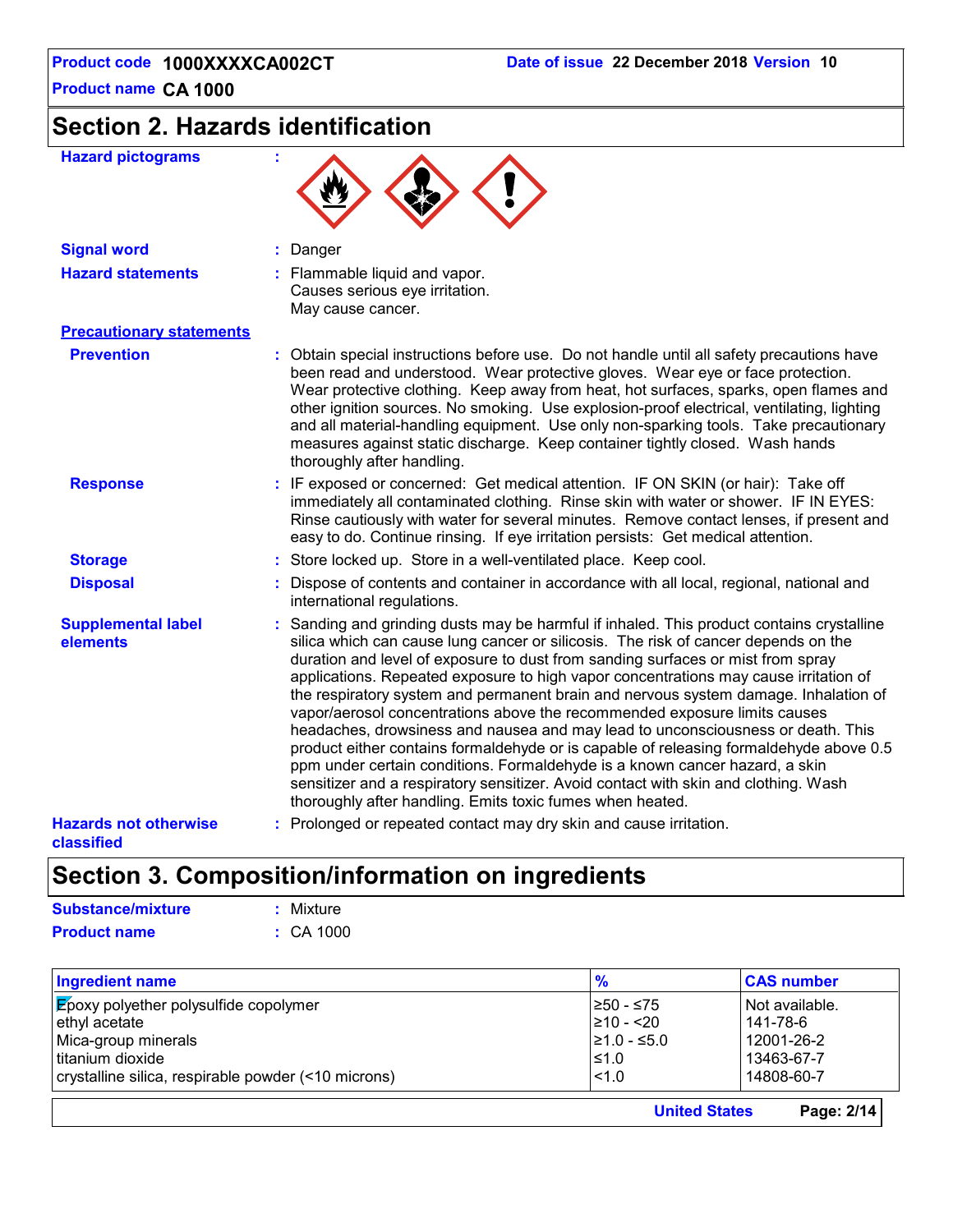**United States Page: 3/14**

**Product name CA 1000**

### **Section 3. Composition/information on ingredients**

SUB codes represent substances without registered CAS Numbers.

Any concentration shown as a range is to protect confidentiality or is due to batch variation.

**There are no additional ingredients present which, within the current knowledge of the supplier and in the concentrations applicable, are classified as hazardous to health or the environment and hence require reporting in this section.**

**Occupational exposure limits, if available, are listed in Section 8.**

### **Section 4. First aid measures**

**Description of necessary first aid measures** If ingestion, irritation, any type of overexposure or symptoms of overexposure occur during or persists after use of this product, contact a POISON CONTROL CENTER, EMERGENCY ROOM OR PHYSICIAN immediately; have Safety Data Sheet information available. Never give anything by mouth to an unconscious or convulsing person.

| <b>Eye contact</b>  | : Remove contact lenses, irrigate copiously with clean, fresh water, holding the eyelids<br>apart for at least 10 minutes and seek immediate medical advice.                                           |
|---------------------|--------------------------------------------------------------------------------------------------------------------------------------------------------------------------------------------------------|
| <b>Inhalation</b>   | : Remove to fresh air. Keep person warm and at rest. If not breathing, if breathing is<br>irregular or if respiratory arrest occurs, provide artificial respiration or oxygen by trained<br>personnel. |
| <b>Skin contact</b> | : Remove contaminated clothing and shoes. Wash skin thoroughly with soap and water<br>or use recognized skin cleanser. Do NOT use solvents or thinners.                                                |
| <b>Ingestion</b>    | : If swallowed, seek medical advice immediately and show this container or label. Keep<br>person warm and at rest. Do NOT induce vomiting.                                                             |

#### **Most important symptoms/effects, acute and delayed**

| <b>Potential acute health effects</b> |                                                                                                                              |
|---------------------------------------|------------------------------------------------------------------------------------------------------------------------------|
| <b>Eye contact</b>                    | : Causes serious eye irritation.                                                                                             |
| <b>Inhalation</b>                     | No known significant effects or critical hazards.                                                                            |
| <b>Skin contact</b>                   | Defatting to the skin. May cause skin dryness and irritation.                                                                |
| <b>Ingestion</b>                      | : No known significant effects or critical hazards.                                                                          |
| <b>Over-exposure signs/symptoms</b>   |                                                                                                                              |
| <b>Eye contact</b>                    | : Adverse symptoms may include the following:<br>pain or irritation<br>watering<br>redness                                   |
| <b>Inhalation</b>                     | : No specific data.                                                                                                          |
| <b>Skin contact</b>                   | : Adverse symptoms may include the following:<br>irritation<br>dryness<br>cracking                                           |
| <b>Ingestion</b>                      | : No specific data.                                                                                                          |
|                                       | <u>Indication of immediate medical attention and special treatment needed, if necessary</u>                                  |
| <b>Notes to physician</b>             | Treat symptomatically. Contact poison treatment specialist immediately if large<br>quantities have been ingested or inhaled. |
| <b>Specific treatments</b>            | : No specific treatment.                                                                                                     |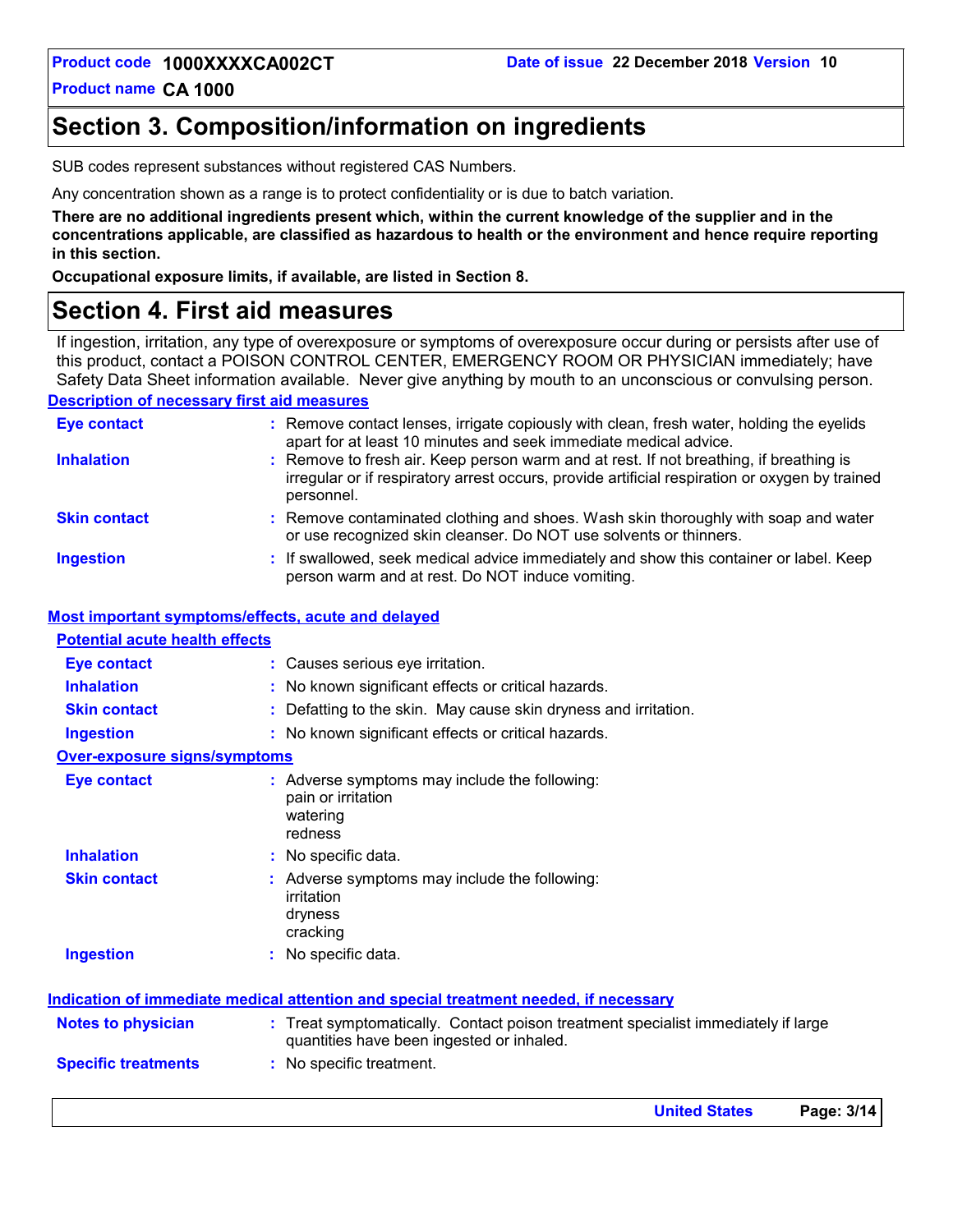### **Section 4. First aid measures**

**Protection of first-aiders** : No action shall be taken involving any personal risk or without suitable training. If it is suspected that fumes are still present, the rescuer should wear an appropriate mask or self-contained breathing apparatus. It may be dangerous to the person providing aid to give mouth-to-mouth resuscitation. Wash contaminated clothing thoroughly with water before removing it, or wear gloves.

#### **See toxicological information (Section 11)**

### **Section 5. Fire-fighting measures**

| <b>Extinguishing media</b>                               |                                                                                                                                                                                                                                                                                                                                                                                                                                 |
|----------------------------------------------------------|---------------------------------------------------------------------------------------------------------------------------------------------------------------------------------------------------------------------------------------------------------------------------------------------------------------------------------------------------------------------------------------------------------------------------------|
| <b>Suitable extinguishing</b><br>media                   | : Use dry chemical, $CO2$ , water spray (fog) or foam.                                                                                                                                                                                                                                                                                                                                                                          |
| <b>Unsuitable extinguishing</b><br>media                 | : Do not use water jet.                                                                                                                                                                                                                                                                                                                                                                                                         |
| <b>Specific hazards arising</b><br>from the chemical     | : Flammable liquid and vapor. In a fire or if heated, a pressure increase will occur and<br>the container may burst, with the risk of a subsequent explosion. Runoff to sewer may<br>create fire or explosion hazard. This material is toxic to aquatic life with long lasting<br>effects. Fire water contaminated with this material must be contained and prevented<br>from being discharged to any waterway, sewer or drain. |
| <b>Hazardous thermal</b><br>decomposition products       | Decomposition products may include the following materials:<br>carbon oxides<br>phosphorus oxides<br>halogenated compounds<br>metal oxide/oxides<br>Formaldehyde.                                                                                                                                                                                                                                                               |
| <b>Special protective actions</b><br>for fire-fighters   | Promptly isolate the scene by removing all persons from the vicinity of the incident if<br>there is a fire. No action shall be taken involving any personal risk or without suitable<br>training. Move containers from fire area if this can be done without risk. Use water<br>spray to keep fire-exposed containers cool.                                                                                                     |
| <b>Special protective</b><br>equipment for fire-fighters | Fire-fighters should wear appropriate protective equipment and self-contained breathing<br>apparatus (SCBA) with a full face-piece operated in positive pressure mode.                                                                                                                                                                                                                                                          |

### **Section 6. Accidental release measures**

|                                | <b>Personal precautions, protective equipment and emergency procedures</b>                                                                                                                                                                                                                                                                                                                                                                                                                      |
|--------------------------------|-------------------------------------------------------------------------------------------------------------------------------------------------------------------------------------------------------------------------------------------------------------------------------------------------------------------------------------------------------------------------------------------------------------------------------------------------------------------------------------------------|
| For non-emergency<br>personnel | : No action shall be taken involving any personal risk or without suitable training.<br>Evacuate surrounding areas. Keep unnecessary and unprotected personnel from<br>entering. Do not touch or walk through spilled material. Shut off all ignition sources.<br>No flares, smoking or flames in hazard area. Avoid breathing vapor or mist. Provide<br>adequate ventilation. Wear appropriate respirator when ventilation is inadequate. Put<br>on appropriate personal protective equipment. |
|                                | For emergency responders : If specialized clothing is required to deal with the spillage, take note of any information in<br>Section 8 on suitable and unsuitable materials. See also the information in "For non-<br>emergency personnel".                                                                                                                                                                                                                                                     |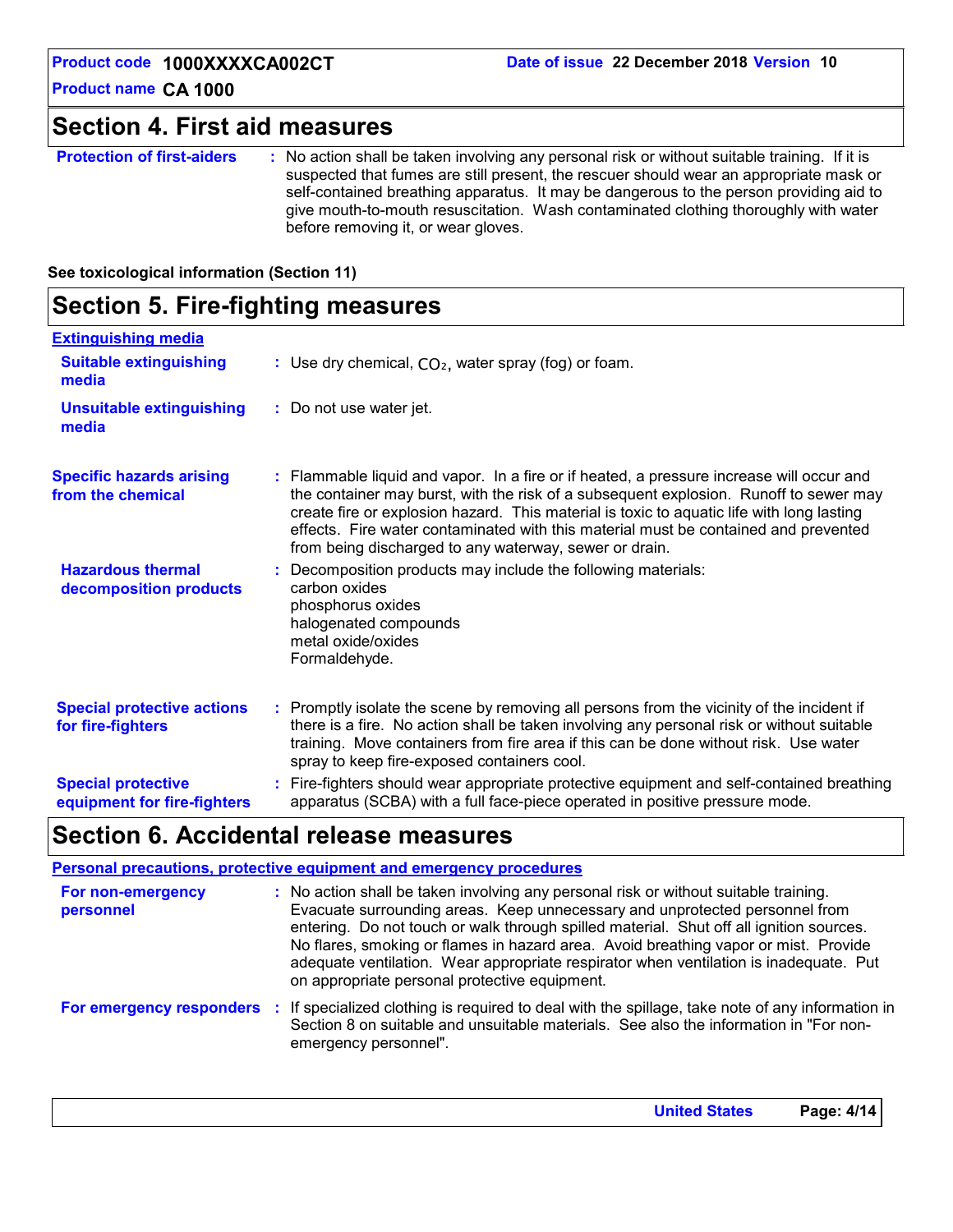### **Section 6. Accidental release measures**

**Environmental precautions**

**:** Avoid dispersal of spilled material and runoff and contact with soil, waterways, drains and sewers. Inform the relevant authorities if the product has caused environmental pollution (sewers, waterways, soil or air).

#### **Methods and materials for containment and cleaning up**

| <b>Small spill</b> | : Stop leak if without risk. Move containers from spill area. Use spark-proof tools and<br>explosion-proof equipment. Dilute with water and mop up if water-soluble. Alternatively,<br>or if water-insoluble, absorb with an inert dry material and place in an appropriate waste<br>disposal container. Dispose of via a licensed waste disposal contractor. |
|--------------------|---------------------------------------------------------------------------------------------------------------------------------------------------------------------------------------------------------------------------------------------------------------------------------------------------------------------------------------------------------------|
| Large spill        | : Stop leak if without risk. Move containers from spill area. Use spark-proof tools and<br>explosion-proof equipment. Approach release from upwind. Prevent entry into sewers,                                                                                                                                                                                |

water courses, basements or confined areas. Wash spillages into an effluent treatment plant or proceed as follows. Contain and collect spillage with non-combustible, absorbent material e.g. sand, earth, vermiculite or diatomaceous earth and place in container for disposal according to local regulations (see Section 13). Dispose of via a licensed waste disposal contractor. Contaminated absorbent material may pose the same hazard as the spilled product. Note: see Section 1 for emergency contact information and Section 13 for waste disposal.

### **Section 7. Handling and storage**

#### **Precautions for safe handling**

| <b>Protective measures</b>                                                       | : Put on appropriate personal protective equipment (see Section 8). Avoid exposure -<br>obtain special instructions before use. Do not handle until all safety precautions have<br>been read and understood. Do not get in eyes or on skin or clothing. Do not ingest.<br>Avoid breathing vapor or mist. Use only with adequate ventilation. Wear appropriate<br>respirator when ventilation is inadequate. Do not enter storage areas and confined<br>spaces unless adequately ventilated. Keep in the original container or an approved<br>alternative made from a compatible material, kept tightly closed when not in use. Store<br>and use away from heat, sparks, open flame or any other ignition source. Use<br>explosion-proof electrical (ventilating, lighting and material handling) equipment. Use<br>only non-sparking tools. Take precautionary measures against electrostatic discharges.<br>Empty containers retain product residue and can be hazardous. Do not reuse container. |
|----------------------------------------------------------------------------------|----------------------------------------------------------------------------------------------------------------------------------------------------------------------------------------------------------------------------------------------------------------------------------------------------------------------------------------------------------------------------------------------------------------------------------------------------------------------------------------------------------------------------------------------------------------------------------------------------------------------------------------------------------------------------------------------------------------------------------------------------------------------------------------------------------------------------------------------------------------------------------------------------------------------------------------------------------------------------------------------------|
| <b>Special precautions</b>                                                       | : If this material is part of a multiple component system, read the Safety Data Sheet(s) for<br>the other component or components before blending as the resulting mixture may have<br>the hazards of all of its parts.                                                                                                                                                                                                                                                                                                                                                                                                                                                                                                                                                                                                                                                                                                                                                                            |
| <b>Advice on general</b><br>occupational hygiene                                 | : Eating, drinking and smoking should be prohibited in areas where this material is<br>handled, stored and processed. Workers should wash hands and face before eating,<br>drinking and smoking. Remove contaminated clothing and protective equipment before<br>entering eating areas. See also Section 8 for additional information on hygiene<br>measures.                                                                                                                                                                                                                                                                                                                                                                                                                                                                                                                                                                                                                                      |
| <b>Conditions for safe storage,</b><br>including any<br><b>incompatibilities</b> | Do not store below the following temperature: $5^{\circ}$ C (41 <sup>o</sup> F). Store in accordance with<br>local regulations. Store in a segregated and approved area. Store in original container<br>protected from direct sunlight in a dry, cool and well-ventilated area, away from<br>incompatible materials (see Section 10) and food and drink. Eliminate all ignition<br>sources. Separate from oxidizing materials. Keep container tightly closed and sealed<br>until ready for use. Containers that have been opened must be carefully resealed and<br>kept upright to prevent leakage. Do not store in unlabeled containers. Use appropriate                                                                                                                                                                                                                                                                                                                                          |
|                                                                                  | <b>United States</b><br>Page: 5/14                                                                                                                                                                                                                                                                                                                                                                                                                                                                                                                                                                                                                                                                                                                                                                                                                                                                                                                                                                 |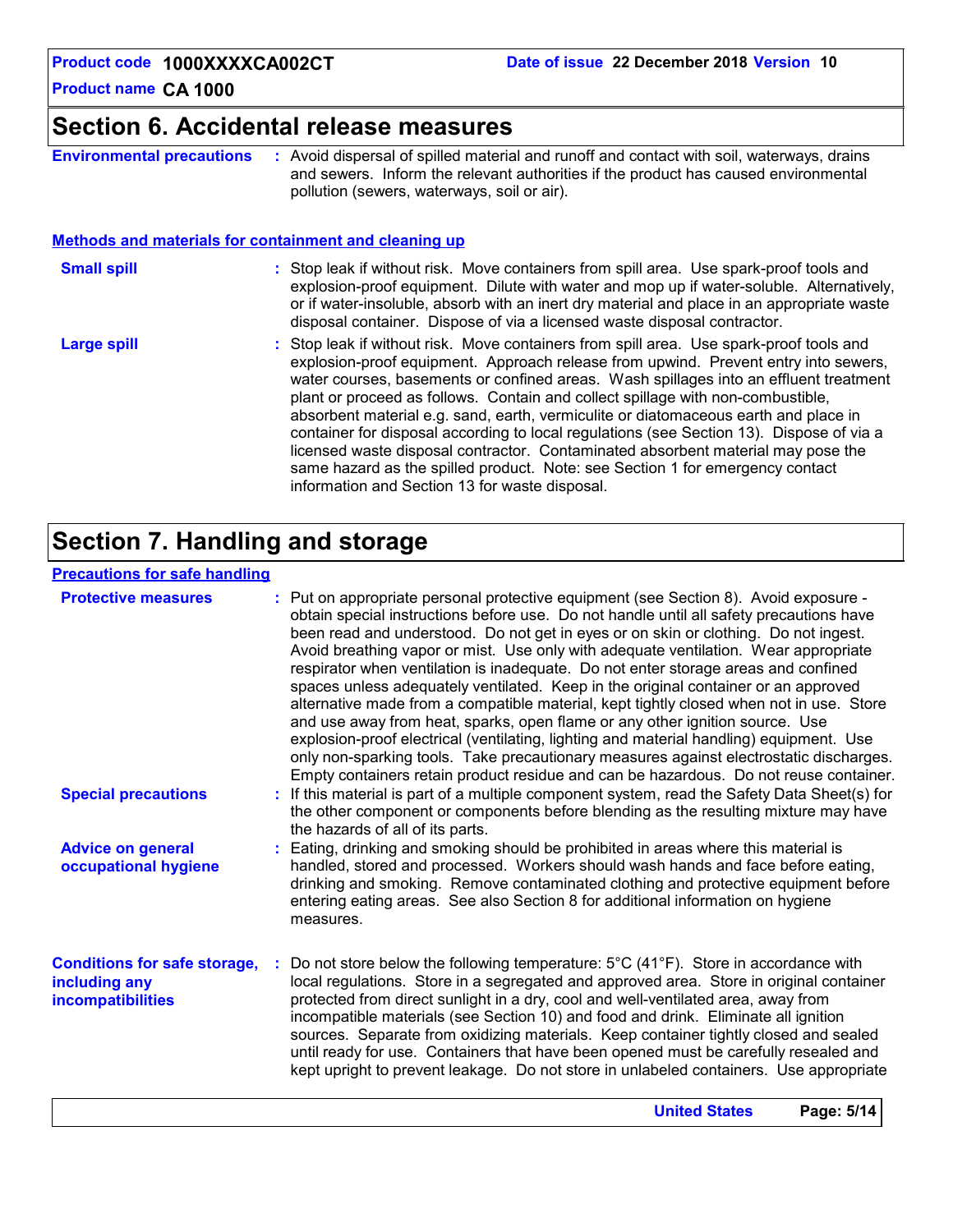### **Section 7. Handling and storage**

containment to avoid environmental contamination.

### **Section 8. Exposure controls/personal protection**

#### **Control parameters**

#### **Occupational exposure limits**

| <b>Exposure limits</b>                                                                                                                                                                                                                                                                                                                                                                                             |
|--------------------------------------------------------------------------------------------------------------------------------------------------------------------------------------------------------------------------------------------------------------------------------------------------------------------------------------------------------------------------------------------------------------------|
| None.<br>ACGIH TLV (United States, 3/2018).<br>TWA: 1440 mg/m <sup>3</sup> 8 hours.<br>TWA: 400 ppm 8 hours.<br>OSHA PEL (United States, 5/2018).<br>TWA: 1400 mg/m <sup>3</sup> 8 hours.                                                                                                                                                                                                                          |
| TWA: 400 ppm 8 hours.<br>ACGIH TLV (United States, 3/2018).<br>TWA: 3 mg/m <sup>3</sup> 8 hours. Form: Respirable<br>fraction<br>OSHA PEL Z3 (United States, 6/2016).                                                                                                                                                                                                                                              |
| TWA: 20 mppcf 8 hours.<br>OSHA PEL (United States, 5/2018).<br>TWA: 15 mg/m <sup>3</sup> 8 hours. Form: Total dust<br>ACGIH TLV (United States, 3/2018).                                                                                                                                                                                                                                                           |
| TWA: 10 mg/m <sup>3</sup> 8 hours.<br>ACGIH TLV (United States, 3/2018).<br>TWA: 0.025 mg/m <sup>3</sup> 8 hours. Form:<br>Respirable<br>OSHA PEL Z3 (United States, 6/2016).<br>TWA: 10 mg/m <sup>3</sup> / (%SiO2+2) 8 hours. Form:<br>Respirable<br>TWA: 250 mppcf / (%SiO2+5) 8 hours. Form:<br>Respirable<br>OSHA PEL (United States, 5/2018).<br>TWA: 50 µg/m <sup>3</sup> 8 hours. Form: Respirable<br>dust |
|                                                                                                                                                                                                                                                                                                                                                                                                                    |
| S<br>= Potential skin absorption<br><b>SR</b><br>= Respiratory sensitization<br>SS<br>= Skin sensitization<br><b>STEL</b><br>= Short term Exposure limit values<br>TD.<br>$=$ Total dust<br><b>TLV</b><br>= Threshold Limit Value<br><b>TWA</b><br>= Time Weighted Average                                                                                                                                         |
|                                                                                                                                                                                                                                                                                                                                                                                                                    |

**procedures**

**Recommended monitoring :** If this product contains ingredients with exposure limits, personal, workplace atmosphere or biological monitoring may be required to determine the effectiveness of the ventilation or other control measures and/or the necessity to use respiratory protective equipment. Reference should be made to appropriate monitoring standards. Reference to national guidance documents for methods for the determination of hazardous substances will also be required.

**United States Page: 6/14**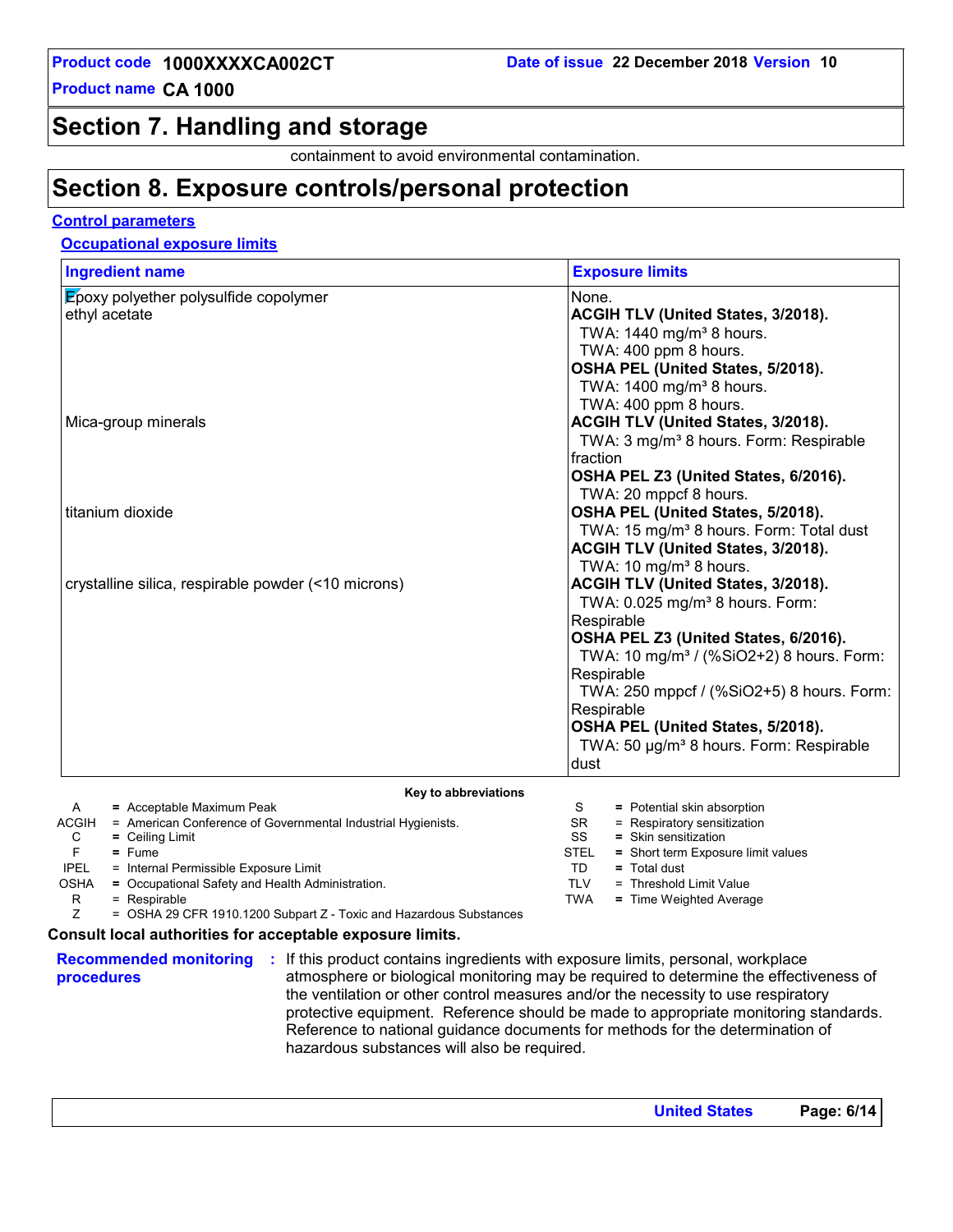### **Section 8. Exposure controls/personal protection**

| <b>Appropriate engineering</b><br><b>controls</b>    |    | : Use only with adequate ventilation. Use process enclosures, local exhaust ventilation or<br>other engineering controls to keep worker exposure to airborne contaminants below any<br>recommended or statutory limits. The engineering controls also need to keep gas,<br>vapor or dust concentrations below any lower explosive limits. Use explosion-proof<br>ventilation equipment.                                                                                                                                                                                                                                |
|------------------------------------------------------|----|------------------------------------------------------------------------------------------------------------------------------------------------------------------------------------------------------------------------------------------------------------------------------------------------------------------------------------------------------------------------------------------------------------------------------------------------------------------------------------------------------------------------------------------------------------------------------------------------------------------------|
| <b>Environmental exposure</b><br><b>controls</b>     | ÷. | Emissions from ventilation or work process equipment should be checked to ensure<br>they comply with the requirements of environmental protection legislation. In some<br>cases, fume scrubbers, filters or engineering modifications to the process equipment<br>will be necessary to reduce emissions to acceptable levels.                                                                                                                                                                                                                                                                                          |
| <b>Individual protection measures</b>                |    |                                                                                                                                                                                                                                                                                                                                                                                                                                                                                                                                                                                                                        |
| <b>Hygiene measures</b>                              |    | : Wash hands, forearms and face thoroughly after handling chemical products, before<br>eating, smoking and using the lavatory and at the end of the working period.<br>Appropriate techniques should be used to remove potentially contaminated clothing.<br>Wash contaminated clothing before reusing. Ensure that eyewash stations and safety<br>showers are close to the workstation location.                                                                                                                                                                                                                      |
| <b>Eye/face protection</b><br><b>Skin protection</b> |    | : Chemical splash goggles.                                                                                                                                                                                                                                                                                                                                                                                                                                                                                                                                                                                             |
| <b>Hand protection</b>                               |    | : Chemical-resistant, impervious gloves complying with an approved standard should be<br>worn at all times when handling chemical products if a risk assessment indicates this is<br>necessary. Considering the parameters specified by the glove manufacturer, check<br>during use that the gloves are still retaining their protective properties. It should be<br>noted that the time to breakthrough for any glove material may be different for different<br>glove manufacturers. In the case of mixtures, consisting of several substances, the<br>protection time of the gloves cannot be accurately estimated. |
| <b>Gloves</b>                                        |    | : For prolonged or repeated handling, use the following type of gloves:<br>Recommended: butyl rubber, nitrile rubber, Chloroprene                                                                                                                                                                                                                                                                                                                                                                                                                                                                                      |
| <b>Body protection</b>                               |    | Personal protective equipment for the body should be selected based on the task being<br>performed and the risks involved and should be approved by a specialist before<br>handling this product. When there is a risk of ignition from static electricity, wear anti-<br>static protective clothing. For the greatest protection from static discharges, clothing<br>should include anti-static overalls, boots and gloves.                                                                                                                                                                                           |
| <b>Other skin protection</b>                         |    | : Appropriate footwear and any additional skin protection measures should be selected<br>based on the task being performed and the risks involved and should be approved by a<br>specialist before handling this product.                                                                                                                                                                                                                                                                                                                                                                                              |
| <b>Respiratory protection</b>                        |    | : Respirator selection must be based on known or anticipated exposure levels, the<br>hazards of the product and the safe working limits of the selected respirator. If workers<br>are exposed to concentrations above the exposure limit, they must use appropriate,<br>certified respirators. Use a properly fitted, air-purifying or air-fed respirator complying<br>with an approved standard if a risk assessment indicates this is necessary.                                                                                                                                                                     |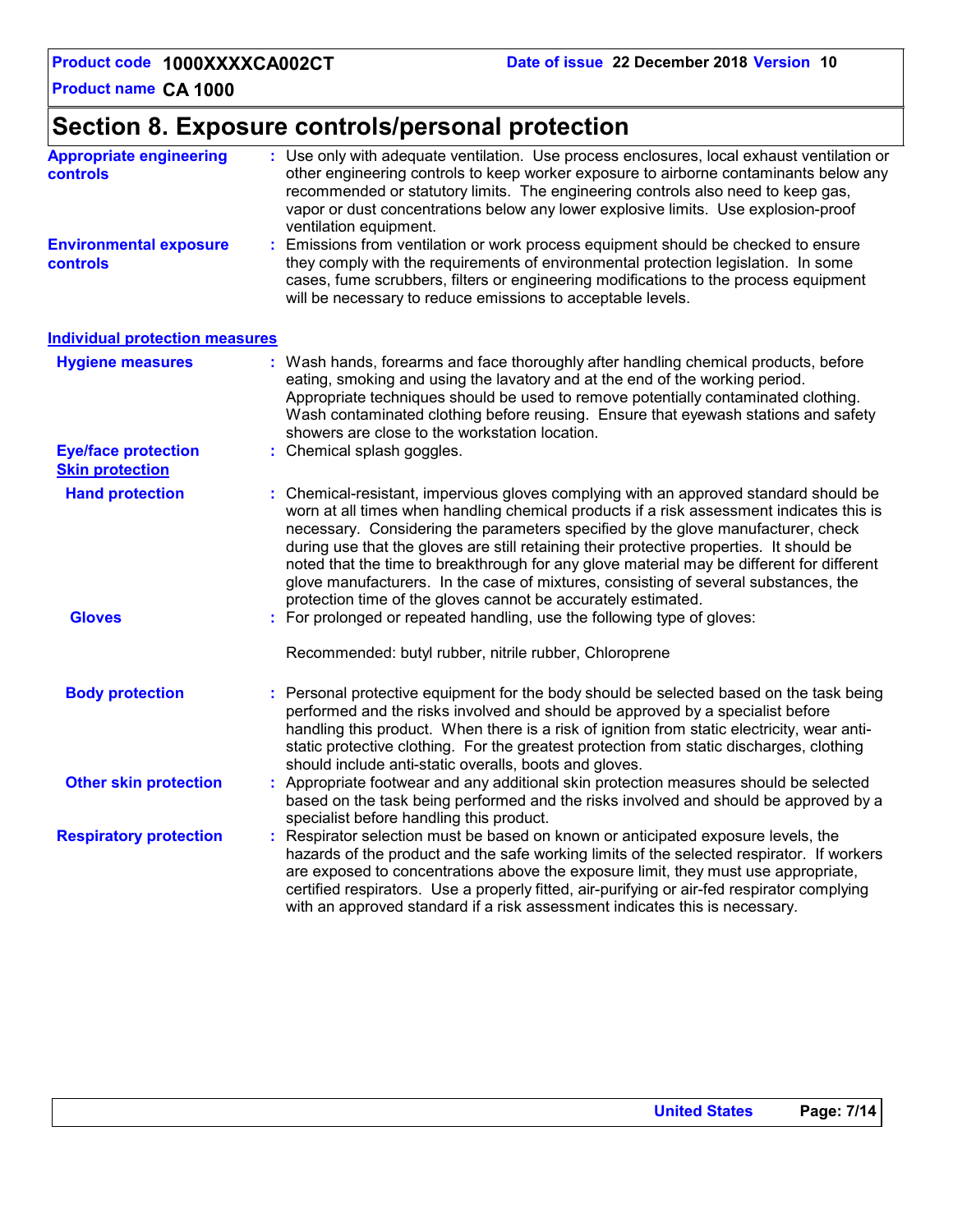### **Section 9. Physical and chemical properties**

#### **Appearance**

| <b>Physical state</b>                             | $:$ Liquid.                                                    |
|---------------------------------------------------|----------------------------------------------------------------|
| <b>Color</b>                                      | $:$ Off-white                                                  |
| <b>Odor</b>                                       | : Not available.                                               |
| <b>Odor threshold</b>                             | Not available.                                                 |
| pH                                                | : Not available.                                               |
| <b>Melting point</b>                              | : Not available.                                               |
| <b>Boiling point</b>                              | : $>37.78^{\circ}C$ ( $>100^{\circ}F$ )                        |
| <b>Flash point</b>                                | : Closed cup: $23.89^{\circ}$ C (75 $^{\circ}$ F)              |
| <b>Material supports</b><br>combustion.           | $:$ Yes.                                                       |
| <b>Auto-ignition temperature</b>                  | : Not available.                                               |
| <b>Decomposition temperature</b>                  | : Not available.                                               |
| <b>Flammability (solid, gas)</b>                  | : Not available.                                               |
| Lower and upper explosive<br>(flammable) limits   | : Not available.                                               |
| <b>Evaporation rate</b>                           | : Not available.                                               |
| <b>Vapor pressure</b>                             | : Not available.                                               |
| <b>Vapor density</b>                              | : Not available.                                               |
| <b>Relative density</b>                           | : 1.31                                                         |
| Density (Ibs / gal)                               | : 10.93                                                        |
| <b>Solubility</b>                                 | Insoluble in the following materials: cold water.              |
| <b>Partition coefficient: n-</b><br>octanol/water | : Not available.                                               |
| <b>Viscosity</b>                                  | : Kinematic (40°C (104°F)): >0.21 cm <sup>2</sup> /s (>21 cSt) |
| <b>VOC</b>                                        | : 152 g/l                                                      |

### **Section 10. Stability and reactivity**

| <b>Reactivity</b>                                   | : No specific test data related to reactivity available for this product or its ingredients.                                                  |
|-----------------------------------------------------|-----------------------------------------------------------------------------------------------------------------------------------------------|
| <b>Chemical stability</b>                           | : The product is stable.                                                                                                                      |
| <b>Possibility of hazardous</b><br><b>reactions</b> | : Under normal conditions of storage and use, hazardous reactions will not occur.                                                             |
| <b>Conditions to avoid</b>                          | : When exposed to high temperatures may produce hazardous decomposition products.<br>Refer to protective measures listed in sections 7 and 8. |
| <b>Incompatible materials</b>                       | : Keep away from the following materials to prevent strong exothermic reactions:<br>oxidizing agents, strong alkalis, strong acids.           |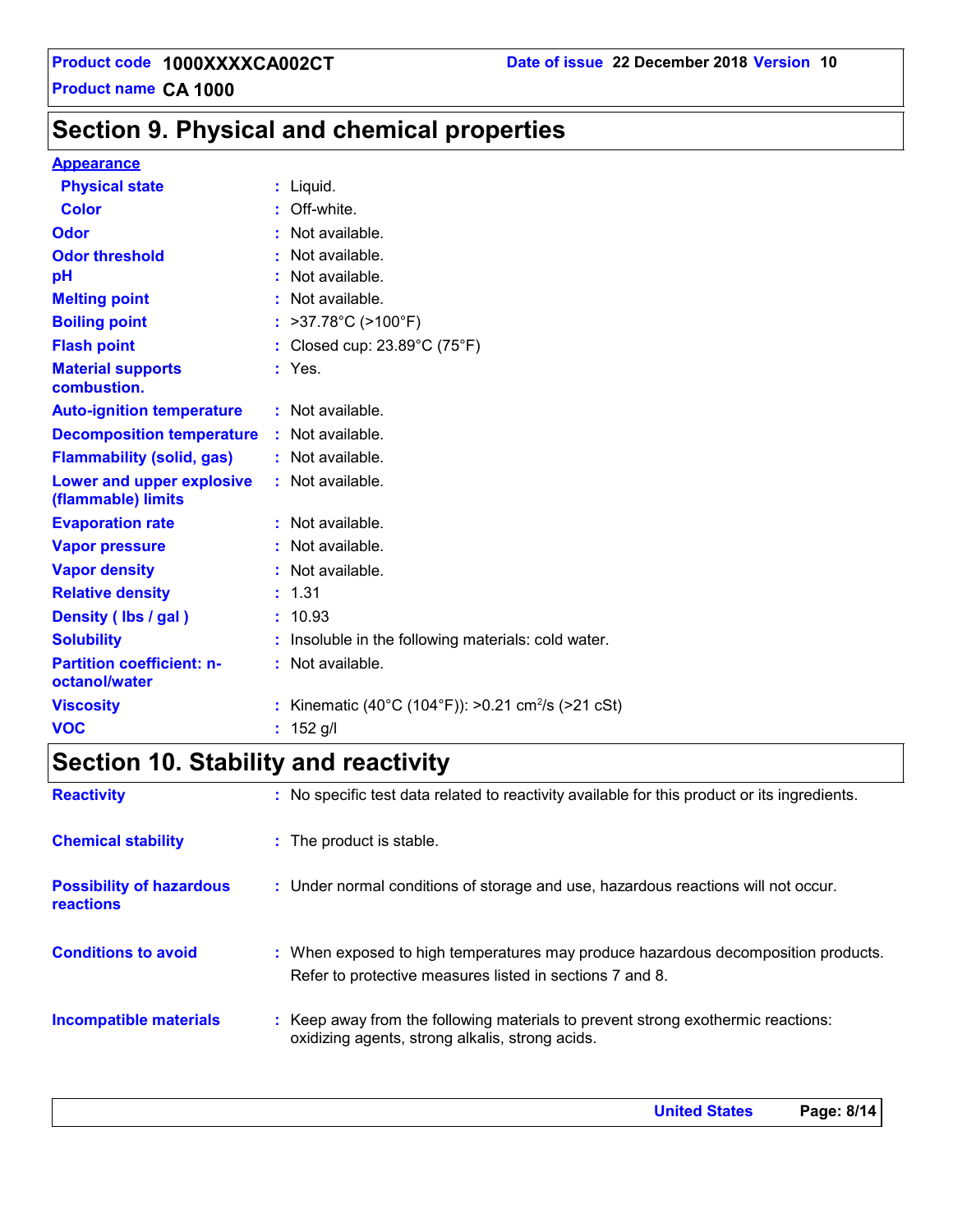### **Section 10. Stability and reactivity**

**Hazardous decomposition products**

**:** Decomposition products may include the following materials: carbon monoxide, carbon dioxide, smoke, oxides of nitrogen.

### **Section 11. Toxicological information**

#### **Information on toxicological effects**

#### **Acute toxicity**

| <b>Product/ingredient name</b>                  | <b>Result</b>                          |             |            | <b>Species</b>                                         | <b>Dose</b>  | <b>Exposure</b> |
|-------------------------------------------------|----------------------------------------|-------------|------------|--------------------------------------------------------|--------------|-----------------|
| <b>Epoxy polyether polysulfide</b><br>copolymer | LD50 Oral                              |             |            | Rat                                                    | 3400 mg/kg   |                 |
| ethyl acetate                                   | LD50 Dermal                            |             |            | Rabbit                                                 | $>5$ g/kg    |                 |
|                                                 | LD50 Oral                              |             |            | Rat                                                    | 5620 mg/kg   |                 |
| l titanium dioxide                              | <b>LC50 Inhalation Dusts and mists</b> |             |            | Rat                                                    | $>6.82$ mg/l | 4 hours         |
|                                                 | LD50 Dermal                            |             |            | Rabbit                                                 | >5000 mg/kg  |                 |
|                                                 | LD50 Oral                              |             |            | Rat                                                    | >5000 mg/kg  |                 |
| <b>Conclusion/Summary</b>                       |                                        |             |            | $:$ There are no data available on the mixture itself. |              |                 |
| <b>Irritation/Corrosion</b>                     |                                        |             |            |                                                        |              |                 |
| <b>Conclusion/Summary</b>                       |                                        |             |            |                                                        |              |                 |
| <b>Skin</b>                                     |                                        |             |            | $:$ There are no data available on the mixture itself. |              |                 |
| <b>Eyes</b>                                     |                                        |             |            | There are no data available on the mixture itself.     |              |                 |
| <b>Respiratory</b>                              |                                        |             |            | $:$ There are no data available on the mixture itself. |              |                 |
| <b>Sensitization</b>                            |                                        |             |            |                                                        |              |                 |
| <b>Conclusion/Summary</b>                       |                                        |             |            |                                                        |              |                 |
| <b>Skin</b>                                     |                                        |             |            | $:$ There are no data available on the mixture itself. |              |                 |
| <b>Respiratory</b>                              |                                        |             |            | $:$ There are no data available on the mixture itself. |              |                 |
| <b>Mutagenicity</b>                             |                                        |             |            |                                                        |              |                 |
| <b>Conclusion/Summary</b>                       |                                        |             |            | : There are no data available on the mixture itself.   |              |                 |
| <b>Carcinogenicity</b>                          |                                        |             |            |                                                        |              |                 |
| <b>Conclusion/Summary</b>                       |                                        |             |            | : There are no data available on the mixture itself.   |              |                 |
| <b>Classification</b>                           |                                        |             |            |                                                        |              |                 |
| <b>Product/ingredient name</b>                  | <b>OSHA</b>                            | <b>IARC</b> | <b>NTP</b> |                                                        |              |                 |

| <b>Product/ingredient name</b>                                                    | <b>OSHA</b> | <b>IARC</b> | <b>NTP</b>                      |
|-----------------------------------------------------------------------------------|-------------|-------------|---------------------------------|
| <b>titanium</b> dioxide<br>crystalline silica, respirable<br>oowder (<10 microns) |             | 2Β          | Known to be a human carcinogen. |

**Carcinogen Classification code:**

**IARC: 1, 2A, 2B, 3, 4 NTP: Known to be a human carcinogen; Reasonably anticipated to be a human carcinogen OSHA: + Not listed/not regulated: -**

#### **Reproductive toxicity**

**Conclusion/Summary :**

There are no data available on the mixture itself.

#### **Teratogenicity**

**Conclusion/Summary :** There are no data available on the mixture itself.

**Specific target organ toxicity (single exposure)**

**United States Page: 9/14**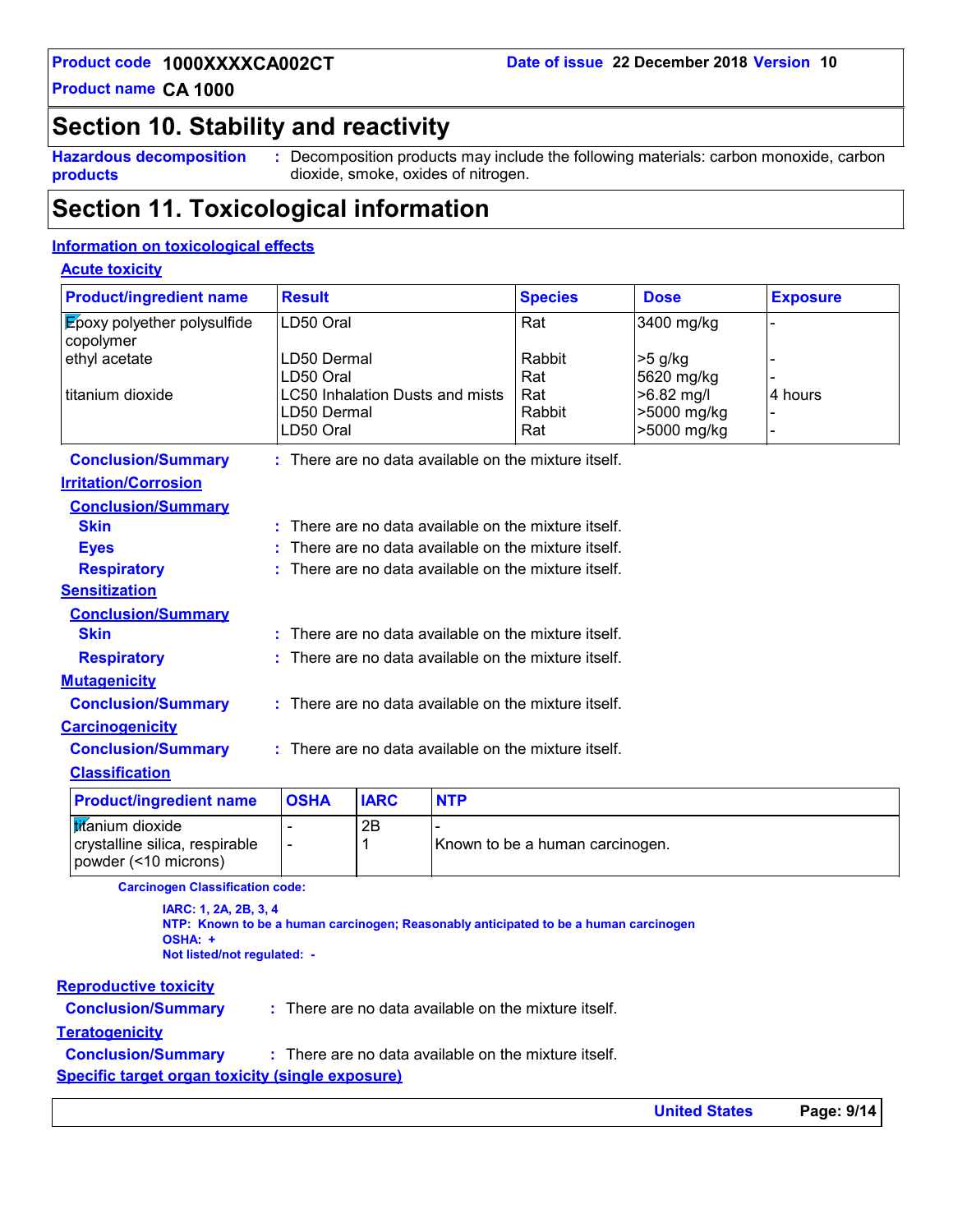### **Section 11. Toxicological information**

| <b>Name</b>                                                                                                                                                                                                                    | <b>Category</b> |
|--------------------------------------------------------------------------------------------------------------------------------------------------------------------------------------------------------------------------------|-----------------|
| ethyl acetate                                                                                                                                                                                                                  | Category 3      |
| Consideration of compact the distribution of the second company of the second second second second second second second second second second second second second second second second second second second second second seco |                 |

#### **Specific target organ toxicity (repeated exposure)**

| <b>Name</b>                                         | <b>Category</b> |
|-----------------------------------------------------|-----------------|
| crystalline silica, respirable powder (<10 microns) | Category        |

**Target organs :** Contains material which causes damage to the following organs: lungs, brain, upper respiratory tract. Contains material which may cause damage to the following organs: skin, central nervous system (CNS), eye, lens or cornea.

limit may result in adverse health effects such as mucous membrane and respiratory

#### **Aspiration hazard**

Not available.

#### **Information on the likely routes of exposure**

| <b>Potential acute health effects</b> |                                                                                                                                                                                                                                                                                                                                                                                                                                                                                                                                                                                                                                                                                                                                                                                                                                                                                                                                                                                                                                                                                                                                                                                                                                                                                       |
|---------------------------------------|---------------------------------------------------------------------------------------------------------------------------------------------------------------------------------------------------------------------------------------------------------------------------------------------------------------------------------------------------------------------------------------------------------------------------------------------------------------------------------------------------------------------------------------------------------------------------------------------------------------------------------------------------------------------------------------------------------------------------------------------------------------------------------------------------------------------------------------------------------------------------------------------------------------------------------------------------------------------------------------------------------------------------------------------------------------------------------------------------------------------------------------------------------------------------------------------------------------------------------------------------------------------------------------|
| <b>Eye contact</b>                    | : Causes serious eye irritation.                                                                                                                                                                                                                                                                                                                                                                                                                                                                                                                                                                                                                                                                                                                                                                                                                                                                                                                                                                                                                                                                                                                                                                                                                                                      |
| <b>Inhalation</b>                     | : No known significant effects or critical hazards.                                                                                                                                                                                                                                                                                                                                                                                                                                                                                                                                                                                                                                                                                                                                                                                                                                                                                                                                                                                                                                                                                                                                                                                                                                   |
| <b>Skin contact</b>                   | : Defatting to the skin. May cause skin dryness and irritation.                                                                                                                                                                                                                                                                                                                                                                                                                                                                                                                                                                                                                                                                                                                                                                                                                                                                                                                                                                                                                                                                                                                                                                                                                       |
| <b>Ingestion</b>                      | : No known significant effects or critical hazards.                                                                                                                                                                                                                                                                                                                                                                                                                                                                                                                                                                                                                                                                                                                                                                                                                                                                                                                                                                                                                                                                                                                                                                                                                                   |
| <b>Over-exposure signs/symptoms</b>   |                                                                                                                                                                                                                                                                                                                                                                                                                                                                                                                                                                                                                                                                                                                                                                                                                                                                                                                                                                                                                                                                                                                                                                                                                                                                                       |
| <b>Eye contact</b>                    | : Adverse symptoms may include the following:<br>pain or irritation<br>watering<br>redness                                                                                                                                                                                                                                                                                                                                                                                                                                                                                                                                                                                                                                                                                                                                                                                                                                                                                                                                                                                                                                                                                                                                                                                            |
| <b>Inhalation</b>                     | : No specific data.                                                                                                                                                                                                                                                                                                                                                                                                                                                                                                                                                                                                                                                                                                                                                                                                                                                                                                                                                                                                                                                                                                                                                                                                                                                                   |
| <b>Skin contact</b>                   | : Adverse symptoms may include the following:<br>irritation<br>dryness<br>cracking                                                                                                                                                                                                                                                                                                                                                                                                                                                                                                                                                                                                                                                                                                                                                                                                                                                                                                                                                                                                                                                                                                                                                                                                    |
| <b>Ingestion</b>                      | : No specific data.                                                                                                                                                                                                                                                                                                                                                                                                                                                                                                                                                                                                                                                                                                                                                                                                                                                                                                                                                                                                                                                                                                                                                                                                                                                                   |
|                                       | Delayed and immediate effects and also chronic effects from short and long term exposure                                                                                                                                                                                                                                                                                                                                                                                                                                                                                                                                                                                                                                                                                                                                                                                                                                                                                                                                                                                                                                                                                                                                                                                              |
| <b>Conclusion/Summary</b>             | : There are no data available on the mixture itself. This product either contains<br>formaldehyde or is capable of releasing formaldehyde above 0.5 ppm under certain<br>conditions. Formaldehyde is a known cancer hazard, a skin sensitizer and a respiratory<br>sensitizer. This product contains crystalline silica which can cause lung cancer or<br>silicosis. The risk of cancer depends on the duration and level of exposure to dust from<br>sanding surfaces or mist from spray applications. This product contains TiO2 which has<br>been classified as a GHS Carcinogen Category 2 based on its IARC 2B classification.<br>For many PPG products, TiO2 is utilized as a raw material in a liquid coating formulation.<br>In this case, the TiO2 particles are bound in a matrix with no meaningful potential for<br>human exposure to unbound particles of TiO2 when the product is applied with a brush<br>or roller. Sanding the coating surface or mist from spray applications may be harmful<br>depending on the duration and level of exposure and require the use of appropriate<br>personal protective equipment and/or engineering controls (see Section 8). Exposure to<br>component solvent vapor concentrations in excess of the stated occupational exposure |

**United States Page: 10/14**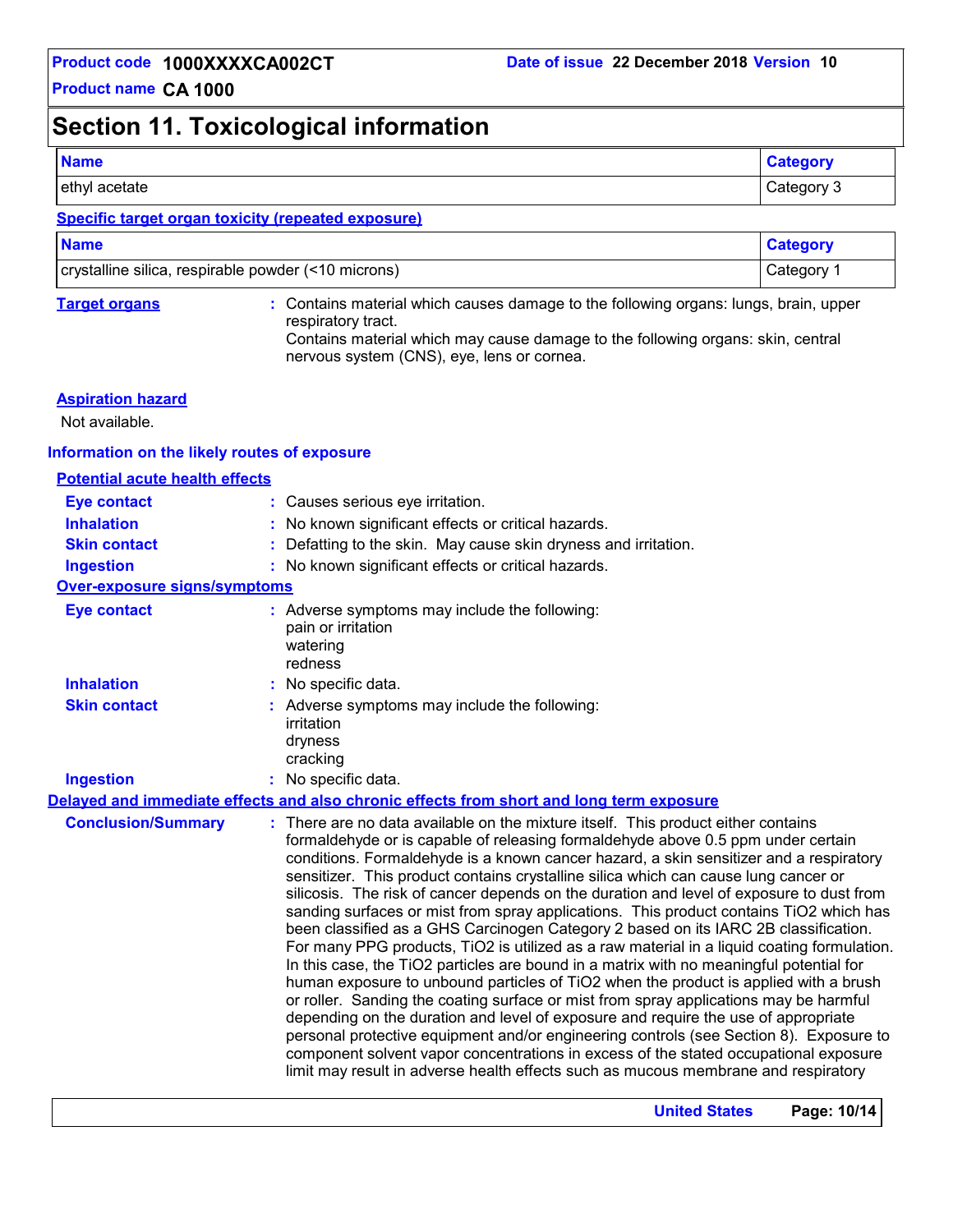### **Section 11. Toxicological information**

|                                         | system irritation and adverse effects on the kidneys, liver and central nervous system.<br>Symptoms and signs include headache, dizziness, fatigue, muscular weakness,<br>drowsiness and, in extreme cases, loss of consciousness. Solvents may cause some<br>of the above effects by absorption through the skin. There is some evidence that<br>repeated exposure to organic solvent vapors in combination with constant loud noise<br>can cause greater hearing loss than expected from exposure to noise alone. If<br>splashed in the eyes, the liquid may cause irritation and reversible damage. Ingestion<br>may cause nausea, diarrhea and vomiting. This takes into account, where known,<br>delayed and immediate effects and also chronic effects of components from short-term<br>and long-term exposure by oral, inhalation and dermal routes of exposure and eye<br>contact. |  |  |
|-----------------------------------------|--------------------------------------------------------------------------------------------------------------------------------------------------------------------------------------------------------------------------------------------------------------------------------------------------------------------------------------------------------------------------------------------------------------------------------------------------------------------------------------------------------------------------------------------------------------------------------------------------------------------------------------------------------------------------------------------------------------------------------------------------------------------------------------------------------------------------------------------------------------------------------------------|--|--|
| <b>Short term exposure</b>              |                                                                                                                                                                                                                                                                                                                                                                                                                                                                                                                                                                                                                                                                                                                                                                                                                                                                                            |  |  |
| <b>Potential immediate</b><br>effects   | : There are no data available on the mixture itself.                                                                                                                                                                                                                                                                                                                                                                                                                                                                                                                                                                                                                                                                                                                                                                                                                                       |  |  |
| <b>Potential delayed effects</b>        | : There are no data available on the mixture itself.                                                                                                                                                                                                                                                                                                                                                                                                                                                                                                                                                                                                                                                                                                                                                                                                                                       |  |  |
| Long term exposure                      |                                                                                                                                                                                                                                                                                                                                                                                                                                                                                                                                                                                                                                                                                                                                                                                                                                                                                            |  |  |
| <b>Potential immediate</b><br>effects   | : There are no data available on the mixture itself.                                                                                                                                                                                                                                                                                                                                                                                                                                                                                                                                                                                                                                                                                                                                                                                                                                       |  |  |
| <b>Potential delayed effects</b>        | $:$ There are no data available on the mixture itself.                                                                                                                                                                                                                                                                                                                                                                                                                                                                                                                                                                                                                                                                                                                                                                                                                                     |  |  |
| <b>Potential chronic health effects</b> |                                                                                                                                                                                                                                                                                                                                                                                                                                                                                                                                                                                                                                                                                                                                                                                                                                                                                            |  |  |
| <b>General</b>                          | : Prolonged or repeated contact can defat the skin and lead to irritation, cracking and/or<br>dermatitis.                                                                                                                                                                                                                                                                                                                                                                                                                                                                                                                                                                                                                                                                                                                                                                                  |  |  |
| <b>Carcinogenicity</b>                  | : May cause cancer. Risk of cancer depends on duration and level of exposure.                                                                                                                                                                                                                                                                                                                                                                                                                                                                                                                                                                                                                                                                                                                                                                                                              |  |  |
| <b>Mutagenicity</b>                     | : No known significant effects or critical hazards.                                                                                                                                                                                                                                                                                                                                                                                                                                                                                                                                                                                                                                                                                                                                                                                                                                        |  |  |
| <b>Teratogenicity</b>                   | : No known significant effects or critical hazards.                                                                                                                                                                                                                                                                                                                                                                                                                                                                                                                                                                                                                                                                                                                                                                                                                                        |  |  |
| <b>Developmental effects</b>            | : No known significant effects or critical hazards.                                                                                                                                                                                                                                                                                                                                                                                                                                                                                                                                                                                                                                                                                                                                                                                                                                        |  |  |
| <b>Fertility effects</b>                | : No known significant effects or critical hazards.                                                                                                                                                                                                                                                                                                                                                                                                                                                                                                                                                                                                                                                                                                                                                                                                                                        |  |  |
| <b>Numerical measures of toxicity</b>   |                                                                                                                                                                                                                                                                                                                                                                                                                                                                                                                                                                                                                                                                                                                                                                                                                                                                                            |  |  |
| <b>Acute toxicity estimates</b>         |                                                                                                                                                                                                                                                                                                                                                                                                                                                                                                                                                                                                                                                                                                                                                                                                                                                                                            |  |  |
| <b>Route</b>                            | <b>ATE value</b>                                                                                                                                                                                                                                                                                                                                                                                                                                                                                                                                                                                                                                                                                                                                                                                                                                                                           |  |  |
| Oral                                    | 4437.9 mg/kg                                                                                                                                                                                                                                                                                                                                                                                                                                                                                                                                                                                                                                                                                                                                                                                                                                                                               |  |  |

### **Section 12. Ecological information**

#### **Toxicity**

| <b>Product/ingredient name</b> | <b>Result</b>                    | <b>Species</b>            | <b>Exposure</b> |
|--------------------------------|----------------------------------|---------------------------|-----------------|
| <b>Itifanium</b> dioxide       | Acute LC50 >100 mg/l Fresh water | I Daphnia - Daphnia magna | 148 hours       |

#### **Persistence and degradability**

Not available.

#### **Bioaccumulative potential**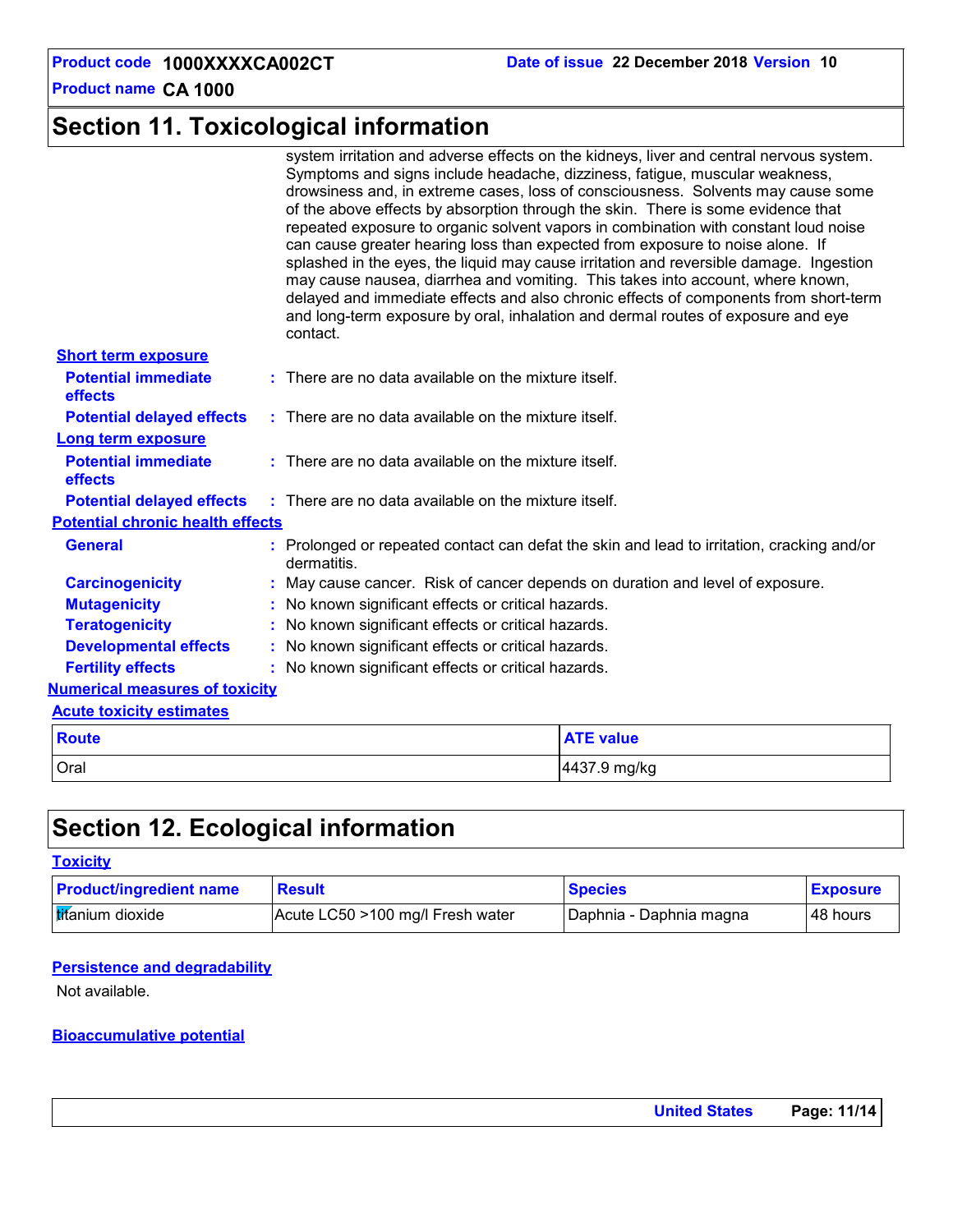### **Section 12. Ecological information**

| <b>Product/ingredient name</b> | $\mathsf{LoaP}_\mathsf{ow}$ | <b>BCF</b> | <b>Potential</b> |
|--------------------------------|-----------------------------|------------|------------------|
| ethyl acetate                  | 0.73                        |            | low              |

#### **Mobility in soil**

**Soil/water partition coefficient (K**<sub>oc</sub>)

**:** Not available.

### **Section 13. Disposal considerations**

**Disposal methods :**

The generation of waste should be avoided or minimized wherever possible. Disposal of this product, solutions and any by-products should at all times comply with the requirements of environmental protection and waste disposal legislation and any regional local authority requirements. Dispose of surplus and non-recyclable products via a licensed waste disposal contractor. Waste should not be disposed of untreated to the sewer unless fully compliant with the requirements of all authorities with jurisdiction. Waste packaging should be recycled. Incineration or landfill should only be considered when recycling is not feasible. This material and its container must be disposed of in a safe way. Care should be taken when handling emptied containers that have not been cleaned or rinsed out. Empty containers or liners may retain some product residues. Vapor from product residues may create a highly flammable or explosive atmosphere inside the container. Do not cut, weld or grind used containers unless they have been cleaned thoroughly internally. Avoid dispersal of spilled material and runoff and contact with soil, waterways, drains and sewers.

**Disposal should be in accordance with applicable regional, national and local laws and regulations. Refer to Section 7: HANDLING AND STORAGE and Section 8: EXPOSURE CONTROLS/PERSONAL PROTECTION for additional handling information and protection of employees. Section 6. Accidental release measures**

### **14. Transport information**

|                                                      | <b>DOT</b>       | <b>IMDG</b>                   | <b>IATA</b>                                                              |
|------------------------------------------------------|------------------|-------------------------------|--------------------------------------------------------------------------|
| <b>UN number</b>                                     | UN1133           | <b>UN1133</b>                 | <b>UN1133</b>                                                            |
| <b>UN proper shipping</b><br>name                    | <b>ADHESIVES</b> | <b>ADHESIVES</b>              | IADHESIVES                                                               |
| <b>Transport hazard class 3</b><br>(e <sub>s</sub> ) |                  | 3                             | 3                                                                        |
| <b>Packing group</b>                                 | Ш                | $\mathbf{III}$                | III                                                                      |
| <b>Environmental hazards No.</b>                     |                  | Yes.                          | Yes. The environmentally<br>hazardous substance mark is<br>not required. |
| <b>Marine pollutant</b><br><b>substances</b>         | Not applicable.  | (trizinc bis(orthophosphate)) | Not applicable.                                                          |
| <b>Product RQ (lbs)</b>                              | 41863.1          | Not applicable.               | Not applicable.                                                          |
| <b>RQ substances</b>                                 | (ethyl acetate)  | Not applicable.               | Not applicable.                                                          |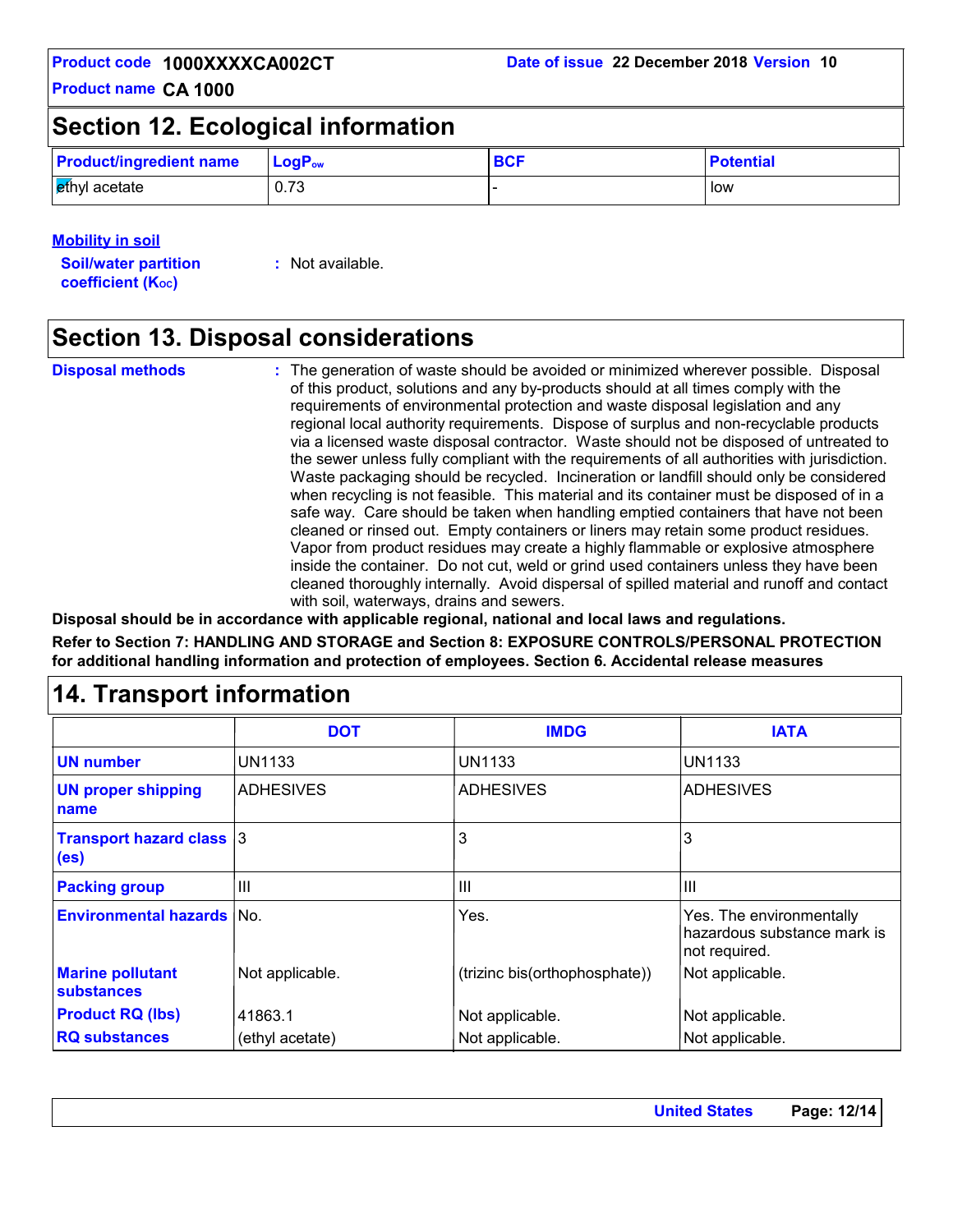### **14. Transport information**

### **Additional information**

| <b>DOT</b>  | : Package sizes shipped in quantities less than the product reportable quantity are not subject to the<br>RQ (reportable quantity) transportation requirements. |
|-------------|-----------------------------------------------------------------------------------------------------------------------------------------------------------------|
| <b>IMDG</b> | : The marine pollutant mark is not required when transported in sizes of $\leq 5$ L or $\leq 5$ kg.                                                             |
| <b>IATA</b> | : The environmentally hazardous substance mark may appear if required by other transportation<br>regulations.                                                   |

**Special precautions for user Transport within user's premises:** always transport in closed containers that are **:** upright and secure. Ensure that persons transporting the product know what to do in the event of an accident or spillage.

### **Section 15. Regulatory information**

#### **United States**

**United States inventory (TSCA 8b) :** All components are listed or exempted.

**SARA 302/304**

**SARA 304 RQ :** Not applicable.

**Composition/information on ingredients**

No products were found.

#### **SARA 311/312**

| <b>Classification</b> |  |  |  |
|-----------------------|--|--|--|
|                       |  |  |  |

**Classification :** FLAMMABLE LIQUIDS - Category 3 EYE IRRITATION - Category 2A CARCINOGENICITY - Category 1A HNOC - Defatting irritant

#### **Composition/information on ingredients**

| <b>Name</b>                                                                  | $\frac{9}{6}$ | <b>Classification</b>                                                                                                                                                                                                         |
|------------------------------------------------------------------------------|---------------|-------------------------------------------------------------------------------------------------------------------------------------------------------------------------------------------------------------------------------|
| <b>Epoxy polyether polysulfide</b><br>copolymer                              | ≥50 - ≤75     | <b>EYE IRRITATION - Category 2A</b>                                                                                                                                                                                           |
| ethyl acetate                                                                | $≥10 - 20$    | <b>FLAMMABLE LIQUIDS - Category 2</b><br><b>EYE IRRITATION - Category 2A</b><br>SPECIFIC TARGET ORGAN TOXICITY (SINGLE EXPOSURE)<br>(Narcotic effects) - Category 3<br><b>HNOC</b> - Defatting irritant                       |
| l titanium dioxide<br>crystalline silica, respirable<br>powder (<10 microns) | ≤1.0<br>1.0   | <b>CARCINOGENICITY - Category 2</b><br>CARCINOGENICITY - Category 1A<br>SPECIFIC TARGET ORGAN TOXICITY (REPEATED<br>EXPOSURE) - Category 1<br>SPECIFIC TARGET ORGAN TOXICITY (REPEATED<br>EXPOSURE) (inhalation) - Category 1 |

#### **SARA 313**

#### **Supplier notification**

### **Chemical name**

**:** trizinc bis(orthophosphate) 7779-90-0 1 - 5 **CAS number Concentration**

SARA 313 notifications must not be detached from the SDS and any copying and redistribution of the SDS shall include copying and redistribution of the notice attached to copies of the SDS subsequently redistributed.

#### **California Prop. 65**

| <b>United States</b> | Page: 13/14 |
|----------------------|-------------|
|                      |             |